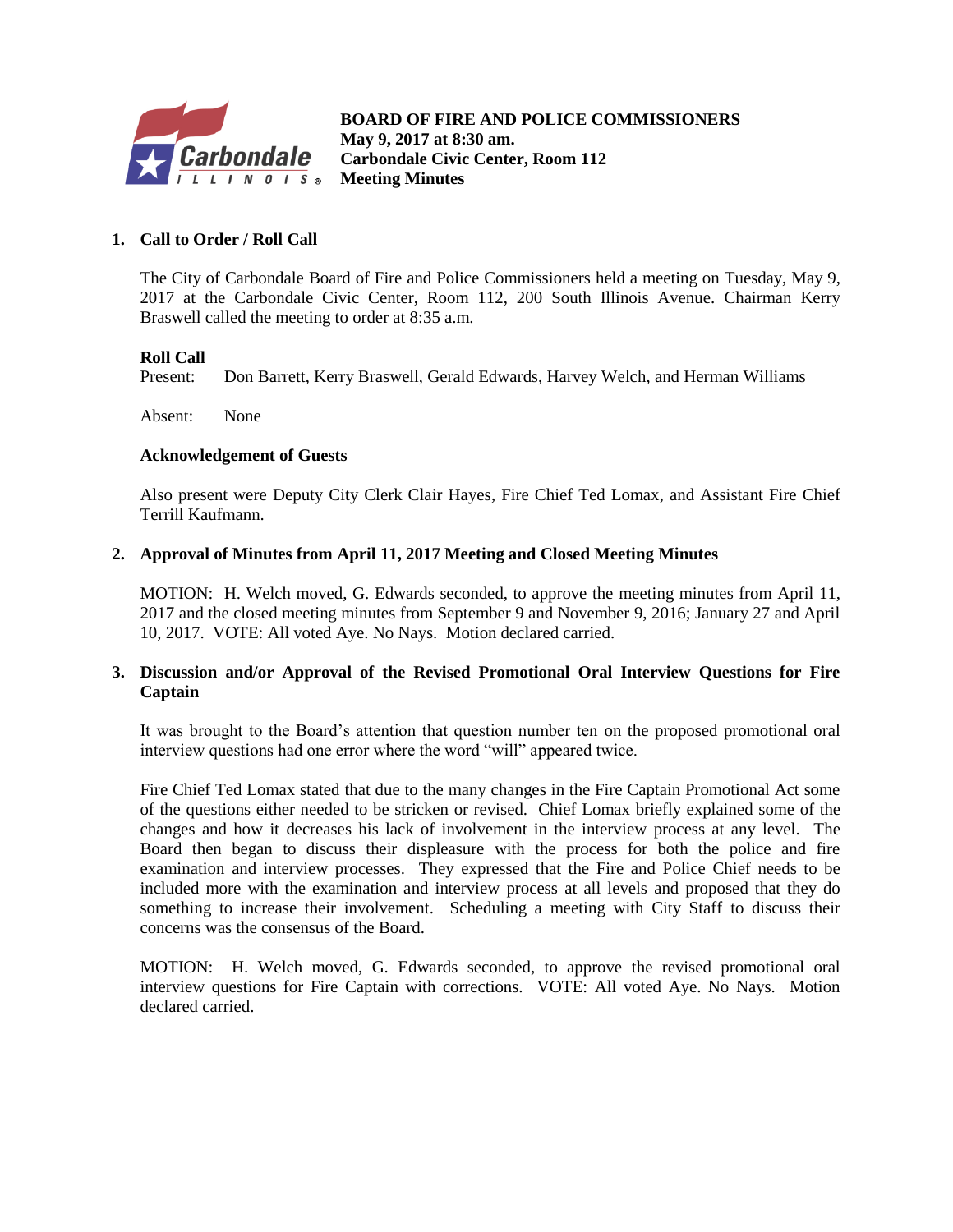#### **4. Closed Meeting to Conduct Oral Interviews for Entry Level Fire Fighter.**

MOTION: H. Welch moved, H. Williams seconded, that the Board hold a closed meeting for the purpose of discussing the appointment, employment, compensation, discipline, performance, or dismissal of specific employees pursuant to  $5$  ILCS  $120/2(c)(1)$ , specifically to conduct oral interviews for Entry Level Fire Fighter. VOTE: All voted Aye. No Nays. Motion declared carried. Open session recessed at 9:10 a.m.

There was no formal action taken as a result of the closed meeting. There being no further business to come before the Board, G. Edwards moved, H. Welch seconded, that the Board return to open session. VOTE: All voted Aye. No nays. Motion declared carried. Open session resumed at 12:28 p.m.

#### **5. Board Comments -** None

#### **6. Citizens' Comments -** None

**7. Adjournment**

Meeting adjourned at 12:30 p.m.

\_\_\_\_\_\_\_\_\_\_\_\_\_\_\_\_\_\_\_\_\_\_\_\_\_\_\_\_\_ Clinette C. Hayes, Deputy City Clerk Approved by the Board on \_\_\_\_\_\_\_\_\_\_\_\_\_\_\_\_\_\_\_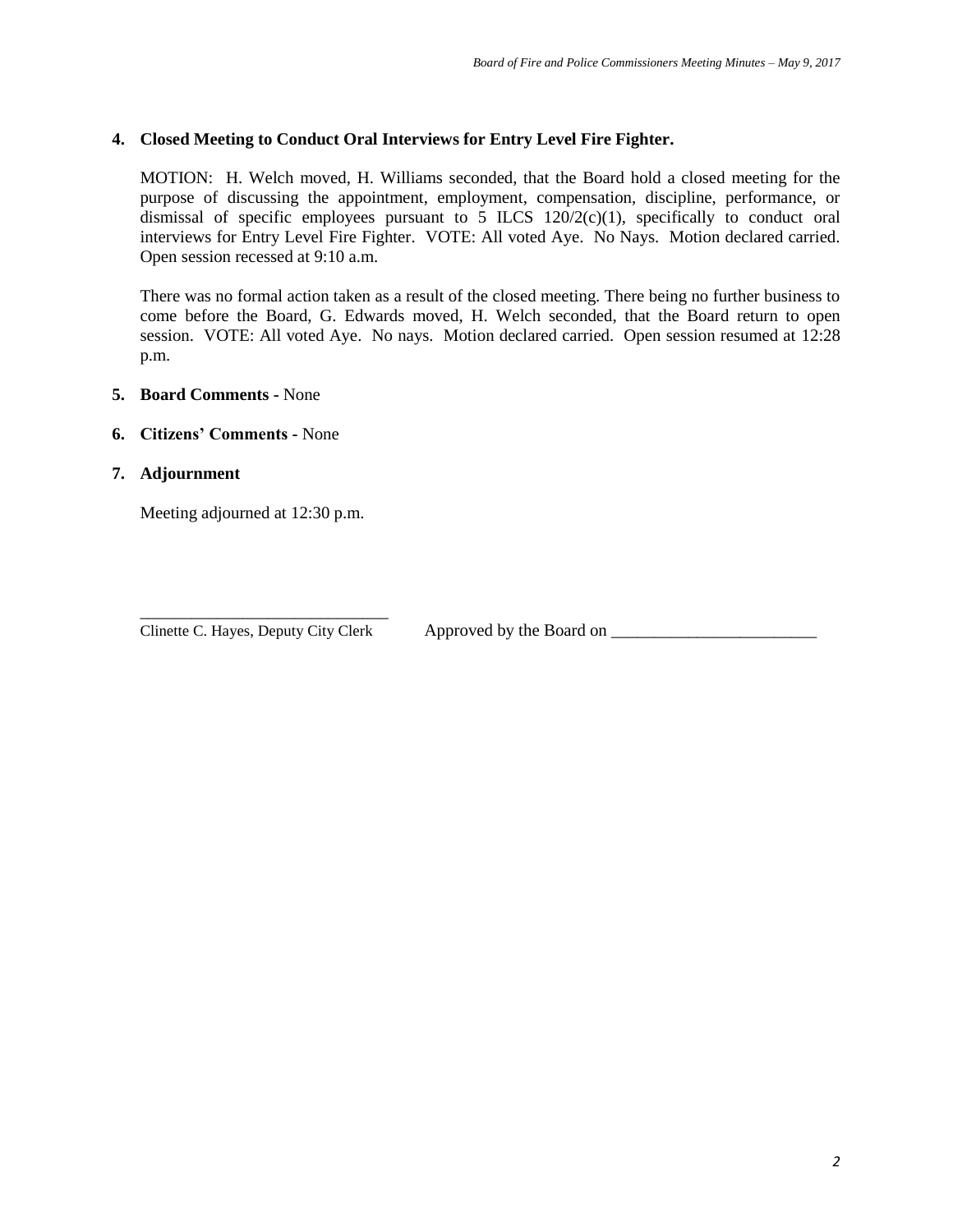# **Carbondale Public Library Board of Trustees** Meeting Room Meeting Room

Wednesday, May 10, 2017 **And Accord Room Control Accord Room** 405 W. Main St. 4:30 p.m. Carbondale, IL 62901

#### **MINUTES**

## **Call to order.**

Called to order at 4:30 p.m.

## **Roll call.**

Introductions, audience and visitors. Visitors are asked to introduce themselves at this time and present any issues they wish to discuss. Visitors wishing to address specific agenda items will be granted two to five minutes at the discretion of the President, not to exceed a total of twenty minutes. The Library Board may cut short any comments that are irrelevant, repetitious, or disruptive. (Id. at 1425-26).

## **Present.**

Philip Brown, President Barbara Levine, Vice President Joyce Hayes, Secretary Roland Person Don Prosser, Treasurer Julian Pei Susan Tulis

## **Absent.**

Harriet Simon (1) Sharifa Stewart (1)

The number following the Trustee's name indicates the number of absences this fiscal year.

## **Staff present.**

Diana Brawley Sussman, Library Director Gwen Hall Grosshenrich, Finance Manager

## **Visitors present.**

None.

## **President's report.**

1. The board president excused absences for Julian Pei for missing more than 3 meetings in FY17, as those absences were excusable in accordance with board bylaws.

## **Secretary's report.**

1. Approval of April 12, 2017 minutes. Susan Tulis moved to approve minutes. Roland Person seconded. MOTION passed unanimously.

## **Correspondence and communications.**

None.

## **Financial report.**

1. Approval of bills payable up to and including bills due May 16, 2017 to June 15, 2017. The Finance Manager reported that we are renewing subscriptions and paying summer reading performers this month in addition to other standard bills. Julian Pei moved to pay bills. Joyce Hayes seconded. MOTION passed unanimously.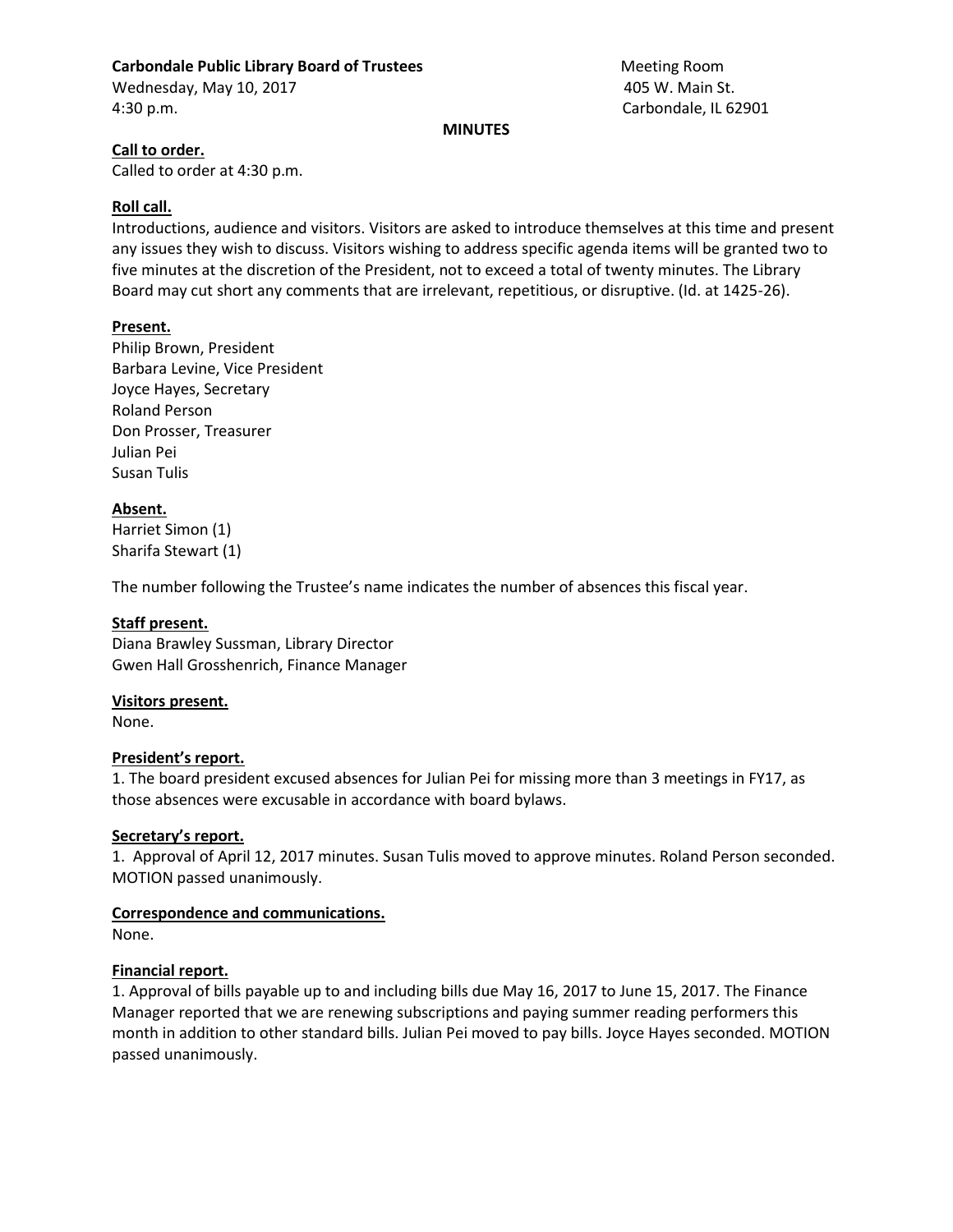## **Carbondale Public Library Board of Trustees** Meeting Room Meeting Room

Wednesday, May 10, 2017 **And Accord Room Control Accord Accord Accord Room** Accord Accord Accord Accord Accord Accord Room Accord Room Accord Accord Accord Room Accord Room Accord Accord Accord Accord Accord Accord Accord 4:30 p.m. Carbondale, IL 62901

#### **MINUTES**

2. Acceptance of the financial report for April 2017. The Finance Manager prepared graphs showing revenue sources, expenses, and prior year comparisons. The library has finished every fiscal year in the black since the Library Director's first full year of service (FY2011). Total FY17 net income was \$54,513 (barring any final adjustments). The library saw several expensive construction repair projects this fiscal year, but received \$66,620 in donations, including an anonymous \$40,000 donation. Roland Person made a motion to accept the financial report. Julian Pei seconded. MOTION passed unanimously.

#### **Librarian's report.**

1. Building and grounds maintenance. The rain has delayed our scheduled masonry work.

2. Vote on method for collecting non-resident fees. Julian Pei moved to continue to collect nonresident fees per past procedures according to the tax bill method. Susan Tulis seconded. MOTION passed unanimously.

3. Trustee terms of office were discussed. Trustees with expiring terms may reach out to the Mayor to let him know if they are interested in being considered for appointment to another term.

4. Review and approval of Security Cameras policy. The Library Director consulted with library law expert attorney Phil Lenzini, and spoke with the Records Management Section of the Illinois State Archives in order to draft this policy. Don Prosser moved to adopt the policy. Roland Person seconded. MOTION passed unanimously.

5. Other. 37 groups are working on developing Nonviolent City projects modeled after Nonviolent Carbondale. This nationwide initiative is coordinated by Nobel Peace Prize nominee and author John Dear of the Pace e Bene organization. At a recent planning meeting he reported that he has been bragging about Nonviolent Carbondale all over the US, including at the Clinton Library.

#### **Committee reports.**

1. Approval of April 26, 2017 Finance Committee minutes. Don Prosser moved to approve finance committee minutes. Susan Tulis seconded. MOTION passed unanimously.

## **Unfinished business.**

None.

#### **New business.**

Patron behavior. Discussed whether there is anything library staff should do when one patron files a restraining order against another. The responsibility falls on both parties involved in the restraining order to stay away from one another, and on law enforcement, but not on the library staff.

## **Other.**

None.

#### **Adjournment.**

Adjourned at 5:12 p.m.

Next Board Meetings for 2017 (all in Public Library meeting room, 4:30 p.m., second Wednesday of each month): June 14, July 12, August 9, September 13, October 11, November 8, December 13.

Respectfully submitted:

Joyce Hayes, Secretary Prepared by: Diana Brawley Sussman, Library Director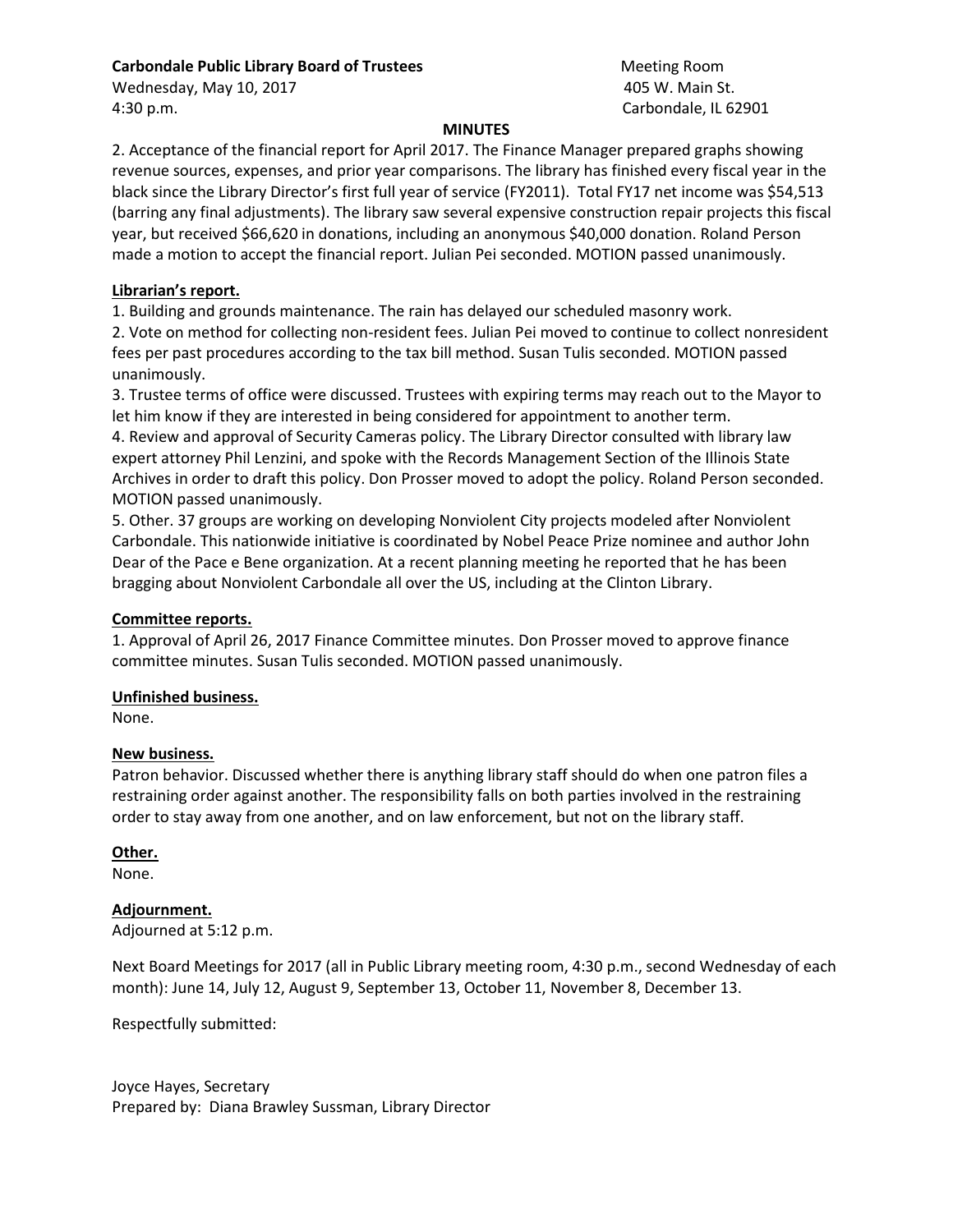

# **CITY OF CARBONDALE, ILLINOIS LIQUOR ADVISORY BOARD Wednesday, May 24, 2017 - 5:30 p.m. Civic Center, 200 S. Illinois Avenue, Room 112**

The City of Carbondale's Liquor Advisory Board held a meeting on Wednesday, May 24, 2017, in Room 112 of the Carbondale Civic Center, 200 South Illinois Avenue. Vice Chair Mills called the meeting to order at 5:30 p.m. with the following-named members of the Board present/absent:

# 1. **Roll Call**

Present: John Mills, Steve Payne, Tasis Karayiannis, Donald Monty, and David Cisco

Absent: Mark Robinson

A quorum was available to take action on the agenda items. City Staff present for the meeting included City Clerk Jennifer Sorrell, Deputy Chief Stan Reno, Lieutenant Matt Dunning, Building and Neighborhood Services Manager John Lenzini, and Fire Inspector Tom Manis.

2. Approval of Minutes from February 2 and April 6, 2017

D. Monty moved, T. Karayiannis seconded, to approve the minutes of February 2 and April 6, 2017. VOTE: All voted aye; motion declared carried.

3. Review of Third Quarter Reports for license year 2016-2017

There was discussion about smoking in the Elks, which department or government entity is responsible for enforcement, the infrequent occurrence of this violation, and suggestions for how to deal with this in the future. Inspector Manis noted that during the reinspection, the smoking paraphernalia had been removed from the facility. Board members then requested details on other violations such as building damage, blocked or locked exit doors, and sales of alcohol to a minor (as opposed to a drunkard). D. Cisco moved, D. Monty seconded, to accept and forward the Third Quarter Reports to the Local Liquor Control Commission. VOTE: All voted aye; motion declared carried.

4. Consideration of Liquor License Renewal Applications for License Year 2017-2018

The Board noted the change of classification for Pagliai's and asked about the package liquor option which allows sales of alcohol in their original package with the purchase of an entrée. There was a recommendation that the Liquor Commission not authorize those licenses which have not submitted the Business Data Report until that documentation is provided.

Key West's sales percentages were discussed as they are not meeting the minimum liquor revenue requirements for a Class B2 license and did not meet them last year. The owner had indicated that due to the gaming demand at Key West, he was opening up a new Class B3 location (Reel Lucky) to draw those customers to the video gaming establishment. Reel Lucky began operations in February 2017. It was suggested that for the next six months, the business owner submit the same data which would appear on the business data report to keep an eye on those percentages. The Clerk noted that it was also possible to request an audit. The Board remarked on the other B2 licenses which do not seem to have an issue with meeting the liquor percentage requirement.